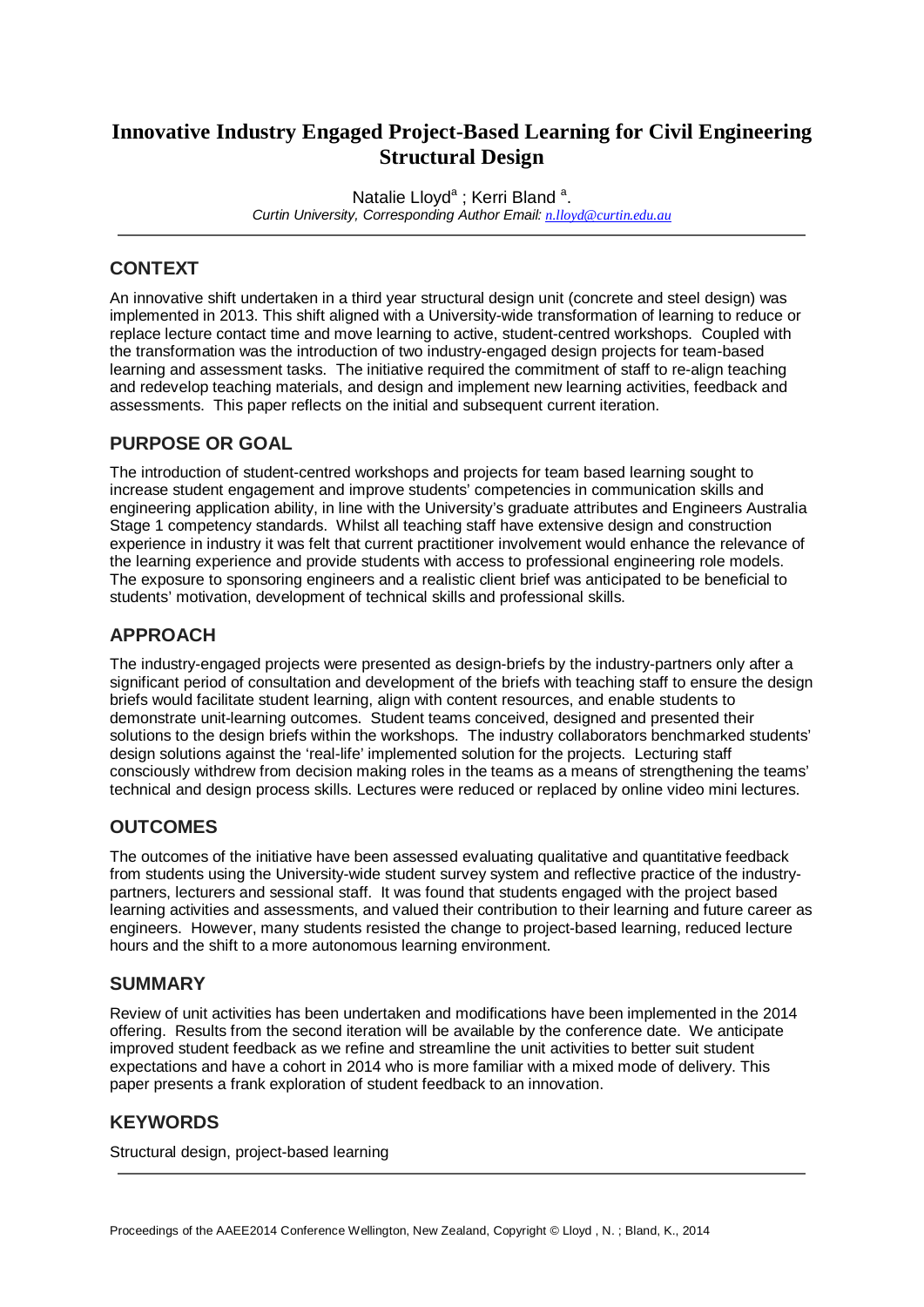# **Background**

This paper reflects on the transformation of a core third year unit in a Civil and Construction Engineering Degree. The transformation included teaching delivery and implementation of industry-engaged authentic design assessment tasks. This paper reflects on the initial execution and feedback, suggests areas for improvement and updates on the latest iteration of the innovation in 2014.

An innovative shift undertaken in a third year structural design unit (concrete and steel design) was implemented in 2013. Teaching content-delivery was radically transformed with an overall 50% reduction of lectures, with some lectures completely shifted to on-line, coupled with the introduction of two hour workshops with maximum class sizes of 40 with staff of up to 4. This shift aligned with a University-wide transformation of learning to reduce or replace lecture contact time and move learning to active, student-centred workshops with a more flexible, mixed mode of delivery. This transformation of delivery relied upon University structural support such as timetabling, infrastructure and workload flexibility. The University driven transformative initiative required the commitment of staff to re-align teaching delivery and redevelop teaching materials, and design and implement new learning activities, feedback and assessments. Most academics engaged in the transformation in engineering and science therefore reported concerns with increased workload. However, staff also reported an improvement in student engagement, increased student responsibility and increased attendance (Appleton et al, 2014).

Coupled with, and indeed, fundamentally aligned with the transformation of teaching practices was the introduction of two industry-engaged design projects for team-based learning and assessment tasks. The industry-engaged projects were presented as designbriefs by the industry-partners and completed by student teams in collaboration with industry partners. Assessment included team assessment of professional skills including communication and creativity in design. All learning outcomes and feedback rubrics were aligned with Engineers Australia Graduate Competencies and University Graduate Attributes.

# **Purpose**

The industry-engaged projects were implemented with the purpose of providing students with opportunities to engage in authentic design tasks, collaborate and engage with industry partners, and develop greater employability through enhanced communication and team work skills. The purpose was to use student centred workshops as a collaborative, teambased environment in which students controlled the workshop activity and level of engagement with staff which included industry advisors, lectures and sessional staff, all of whom were chartered engineers currently employed in the industry. The purpose of on-line content delivery was to enhance engagement with technical material in a familiar and accessible medium, allow self-paced access to lecture content and student autonomy.

# **Approach**

## **Project Design– Industry and Cross Disciplinary Engagement**

Two industry-engaged design projects for team-based learning and assessment were significantly valued and worth 50% of the unit assessment. The project based tasks were aligned with learning outcomes of the unit, Engineers Australia (EA) Graduate Competencies and University Graduate Attributes. As part of the revision of teaching practice, detailed feedback and assessment rubrics were developed in 2014 articulating in greater detail the connectivity of the task and assessment to EA Competencies as seen in Table 1 which shows an extract of the marking rubric for the industry-engaged project for concrete design. Detailed descriptors, particularly for those of oral or written communication, were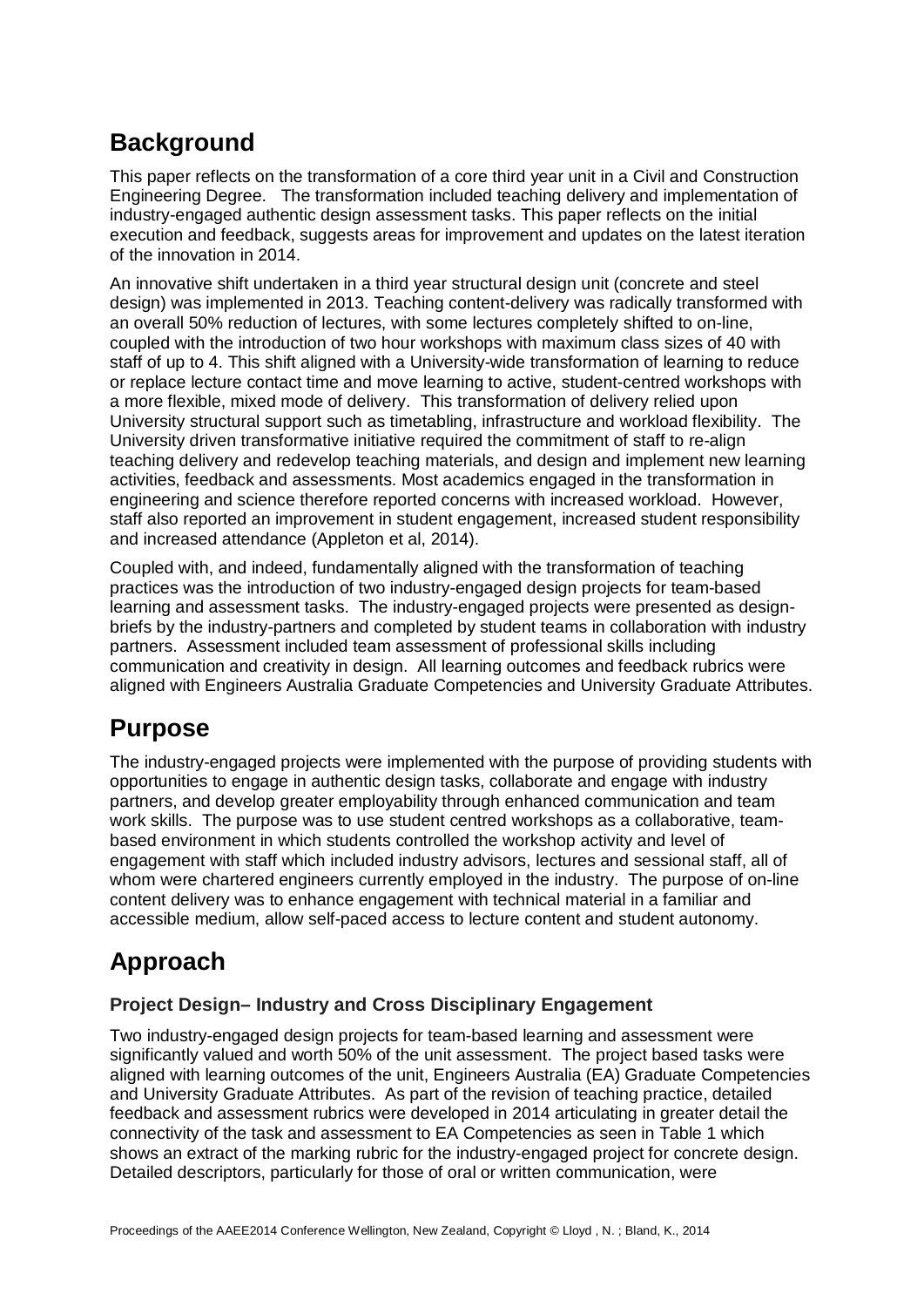benchmarked against international standards; the Common European Framework of Reference for Languages. This required cross disciplinary collaboration with the University English development specialists within Teaching, Learning, and Assessment.

| ltem                                                                | <b>Engineers</b><br><b>Australia ULOs</b>                                      | <b>Excellent</b><br>standard                                                                                                                                                                                                                                                                                                                               | <b>Moderate</b><br><b>Standard</b>                                                                                                                                                                                                                                                                                                                                                                                  | <b>Below standard</b>                                                                                                                                                                                                                                                                                                                                                                                                                                                                                  | assessment<br>$%$ of |
|---------------------------------------------------------------------|--------------------------------------------------------------------------------|------------------------------------------------------------------------------------------------------------------------------------------------------------------------------------------------------------------------------------------------------------------------------------------------------------------------------------------------------------|---------------------------------------------------------------------------------------------------------------------------------------------------------------------------------------------------------------------------------------------------------------------------------------------------------------------------------------------------------------------------------------------------------------------|--------------------------------------------------------------------------------------------------------------------------------------------------------------------------------------------------------------------------------------------------------------------------------------------------------------------------------------------------------------------------------------------------------------------------------------------------------------------------------------------------------|----------------------|
| Communicating the outcomes of the brief<br>REPORT: ACADEMIC WRITING | 3.2.<br>Communication<br>3.3. Creativity<br>3.6. Team work<br>ULO <sub>3</sub> | Writing shows<br>use of an<br>extended<br>grammatical<br>range that is<br>error-free.<br>Spelling is<br>accurate, and<br>writing is clear<br>and smoothly<br>flowing. The<br>text is well-<br>structured and<br>shows<br>controlled use<br>of a wide range<br>of<br>sophisticated<br>organisational<br>patterns,<br>connectors and<br>cohesive<br>devices. | Consistently<br>maintains a high<br>degree of<br>grammatical<br>accuracy; errors<br>are rare and<br>difficult to spot.<br>Spelling is<br>accurate, apart<br>from occasional<br>minor errors.<br>Writing is clear<br>and smoothly<br>flowing to<br>produce a well-<br>structured text,<br>showing<br>controlled use of<br>a medium range<br>of organisational<br>patterns,<br>connectors and<br>cohesive<br>devices. | Shows good<br>grammatical<br>control. Minor<br>errors in sentence<br>structure may<br>occur, but they are<br>rare and do not<br>lead to<br>misunderstanding.<br>Spelling and<br>punctuation are<br>reasonably<br>accurate but may<br>show signs of<br>other-language<br>influence. Uses a<br>limited number of<br>linking words to<br>create a clear,<br>coherent text,<br>marking the<br>relationships<br>between ideas,<br>although some<br>disjointedness<br>occurs in longer<br>pieces of writing. | 10                   |

#### **Table 1: Extract from Assessment and Feedback Rubric for One Element of Report**

## **Project Delivery – Industry and Student Engagement**

The industry-engaged projects were presented as design-briefs by the industry-partners only after a significant period of consultation and development of the briefs with teaching staff to ensure the design briefs would facilitate student learning, aligned with teaching resources, and enable students to demonstrate unit-learning outcomes. The alignment of the projectbased tasks with the instructional syllabus was a key challenge faced by the teaching staff and is a challenge documented by others involved in project based learning transformation of curricula and assessment (Dahm and Anderson, 2013).

Whilst all teaching staff has extensive design and construction experience in industry it was felt that current practitioner involvement would enhance the relevance of the learning experience and provide students with access to professional engineering role models. The exposure to sponsoring engineers and a realistic client brief was anticipated to be beneficial to students' motivation and development of technical skill. This has been reported in other research where interactions with company sponsors strengthened a sense of identification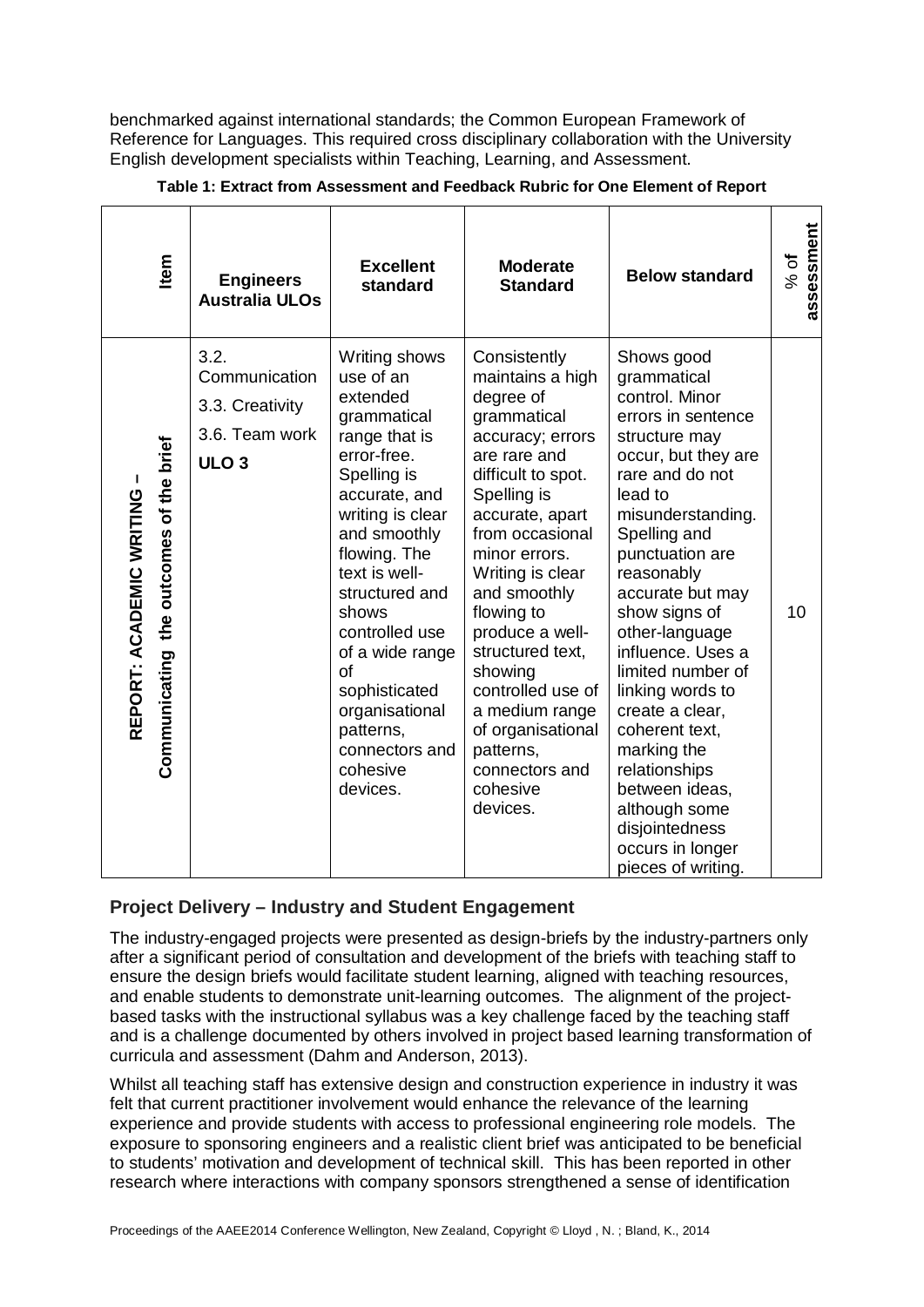with the project objectives for motivated teams (Delson, 2001). The industry partners also provided extrinsic motivation for design team excellence, this reward being financial or oneto-one mentoring for final year honours projects for the top teams' members. Additional technical and mentoring support was provided by industry active engineers. These current engineers provided students with role models for professional communication, problem solving and engineering systematic use.

The industry-engaged projects were presented as design-briefs by the industry-partners only after a significant period of consultation and development of the briefs with teaching staff to ensure the design briefs would facilitate student learning, aligned with content resources, and enable students to demonstrate unit-learning outcomes. The alignment of the project-based tasks with the instructional syllabus was a key challenge faced by the teaching staff and is a challenge documented by others involved in project based learning transformation of curricula and assessment (Dahm and Anderson, 2013). Whilst all teaching staff has extensive design and construction experience in industry it was felt that current practitioner involvement would enhance the relevance of the learning experience and provide students with access to professional engineering role models. The exposure to sponsoring engineers and a realistic client brief was anticipated to be beneficial to students' motivation and development of technical skill. This has been reported in other research where interactions with company sponsors strengthened a sense of identification with the project objectives for motivated teams (Delson, 2001). The industry partners also provided extrinsic motivation for design team excellence, this reward being financial or one-to-one mentoring for final year honours projects for the top teams' members.

## **Content Delivery – Video Lectures**

The delivery of lecture content; the theory and application of design and modelling of design solutions, was anticipated to be accessible and promote engagement with the content as has been demonstrated in other disciplines aligned with engineering, such as mathematics (Taylor and Galligan, 2006; Niess and Walker, 2010; Dawson and van Loosen, 2012). It can be argued however, that engagement is likely for a motivated student regardless of the mode of delivery and this has been found in other cohorts where a positive attitude to web based delivery aligned with a positive attitude to the subject matter (Dawson and van Loosen, 2012). The lecture videos were of maximum length 15 minutes with an average below 9 minutes presented in mp4 format.

# **Results**

## **Industry Based Authentic Design - Reflection**

The first 2013 industry-engaged project was a steel portal frame for an ore-handing facility and the second industry-engaged project was a reinforced concrete building extension for an office and goods storage facility. In 2014 the projects have been similar but with some new industry partners drawn from the wider Engineering Industry Engagement project in the Faculty of Engineering. All industry partners from 2013 have remained engaged with the University and provided industry-based projects for other units. The wider Engineering Industry Engagement project enabled a broader pool of industry partners to be accessed and alleviated the reliance on the goodwill of a small pool of industry-partners. This is seen as advantageous for sustainability of industry based projects.

Student teams conceived, designed and presented their solutions to the design briefs. The teams were given formative and evaluative feedback. For the Concrete Project they had two evaluative feedback interim milestones to achieve; a progress report (5%) and a draft written report (5%) before submission of the final written report (25%). For the Steel Project students had formative feedback in workshops prior to the final oral presentation to the teaching staff, peers and industry sponsor (15%). This process was perceived as best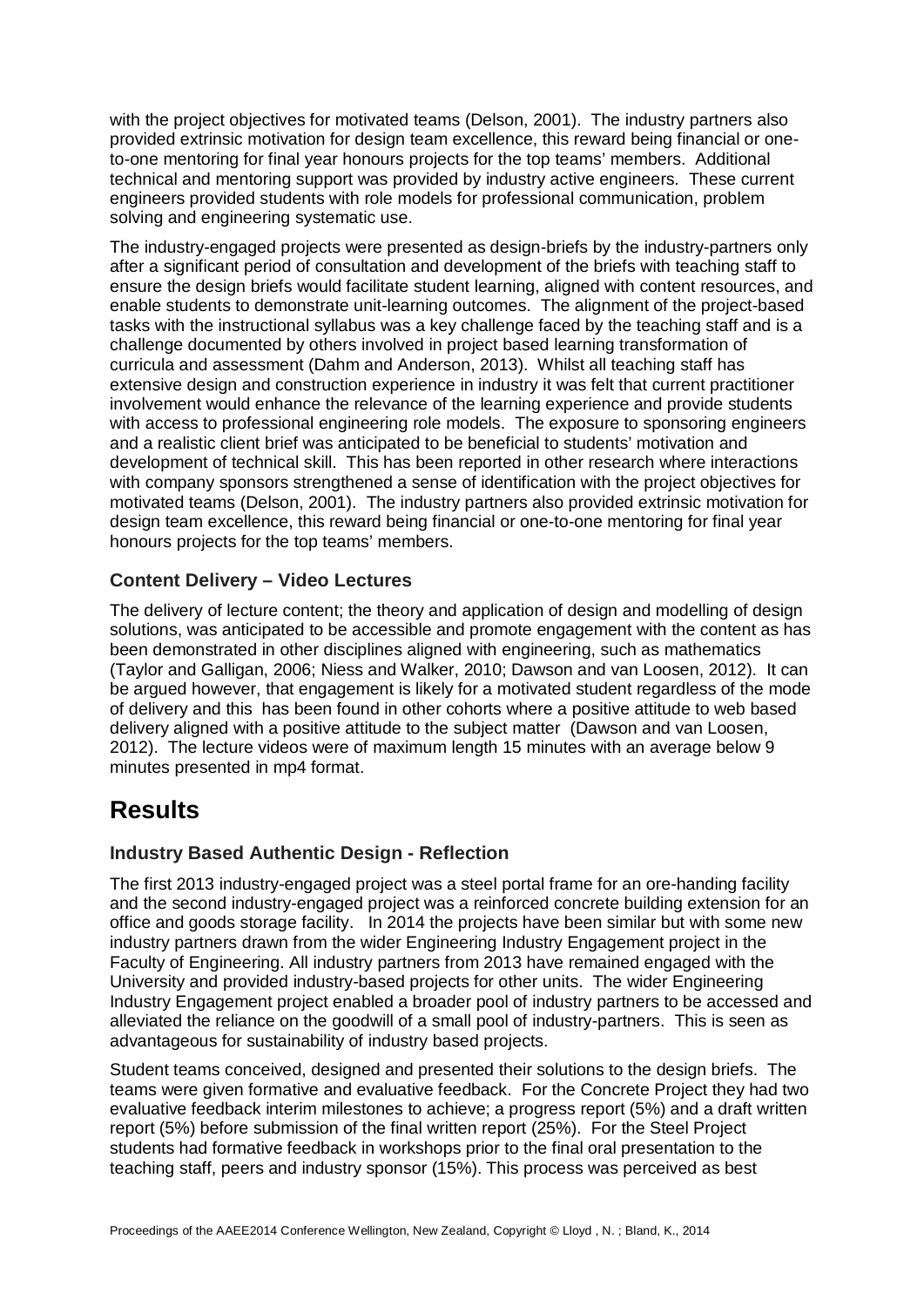practice however, it was disappointing to note that formative feedback was often disregarded it the final presentations and reports suggesting the value students placed on formative feedback was low or the feedback timing was not adequate to allow for student reflection and implementation.

The industry collaborators for the projects benchmarked students' design solutions against the actual 'real-life' implemented solution for the projects. Online discussion boards and group online interactivity tools were enabled in 2014 to widen the opportunity for discussion outside the Workshop times. Feedback in the workshops in 2013 was limited to provision of technical and project management expertise. Lecturing staff consciously withdrew from decision making roles in the teams as a means of strengthening the teams' technical and design process skills which may also serve to increase team motivation (Delson, 2001). Criticism was received from students on this strategy with comments reflecting the perception that the design based projects, whilst practical, were dissimilar to previous assignments and too open-ended.

## **Group Selection and Assessment – Feedback and Reflection**

Assessment criteria addressed the functionality of the student teams including professional skills of communicating, documenting design and decision making processes and conflict resolution. A team-related measures matrix was used for the assessment of team efficacy. It rated individual and team contributions based on documented behaviours and outcomes Students were assigned groups for the steel project and were allowed self-selected groups for the concrete project. Some research indicates that self-selected groups report lower efficiency and higher conflict. However, self-selected groups can be a good simulation of 'real-world' working groups rather than randomly assigned groups. Self-selected groups tend to have a composition of persons who know each other plus others and add value to the students' experience of group work (Chapman, Meuter, Toy and Wright 2006). It has been shown that students learn more from good team experiences than they do from bad ones so teaching staff endeavoured to place students in team situations with the greatest chance for success (Bacon, Stewart and Silver 1999).

Areas for further improvement have been identified including greater team training and maximising team longevity. The implementation of a structured group process plan may help in addressing anticipated and unforeseen challenges in group work (Igbo and von Baggo, 2013). Strategies to address this have been adopted including implementation of team training including workshops in group conflict resolution and team roles in core second year units. Negative feedback was received on the students being assigned groups and the workload as reflected in the comments below; however, the majority was positive feedback on the use of group assignments with the qualifier that workload should be reduced as it was perceived as excessive.

*30% is too much for a group assignment, especially given the fact that as the only person in my group for whom English is not a second language I ended up with the majority of the workload.*

*I prefer individual assignments but the group concept was a good one.*

*Group project is good for us to gain practical understanding. However, workload is heavy.* 

## **Innovation - Student Feedback**

The outcomes of the initiative have been assessed in 2013 evaluating qualitative and quantitative feedback from students using the University-wide student survey system and reflective practice of the industry-partners, lectures and tutor. It was found that students engaged with the project based learning activities and assessments, and valued their contribution to their learning and future career as engineers, with comments provided such as: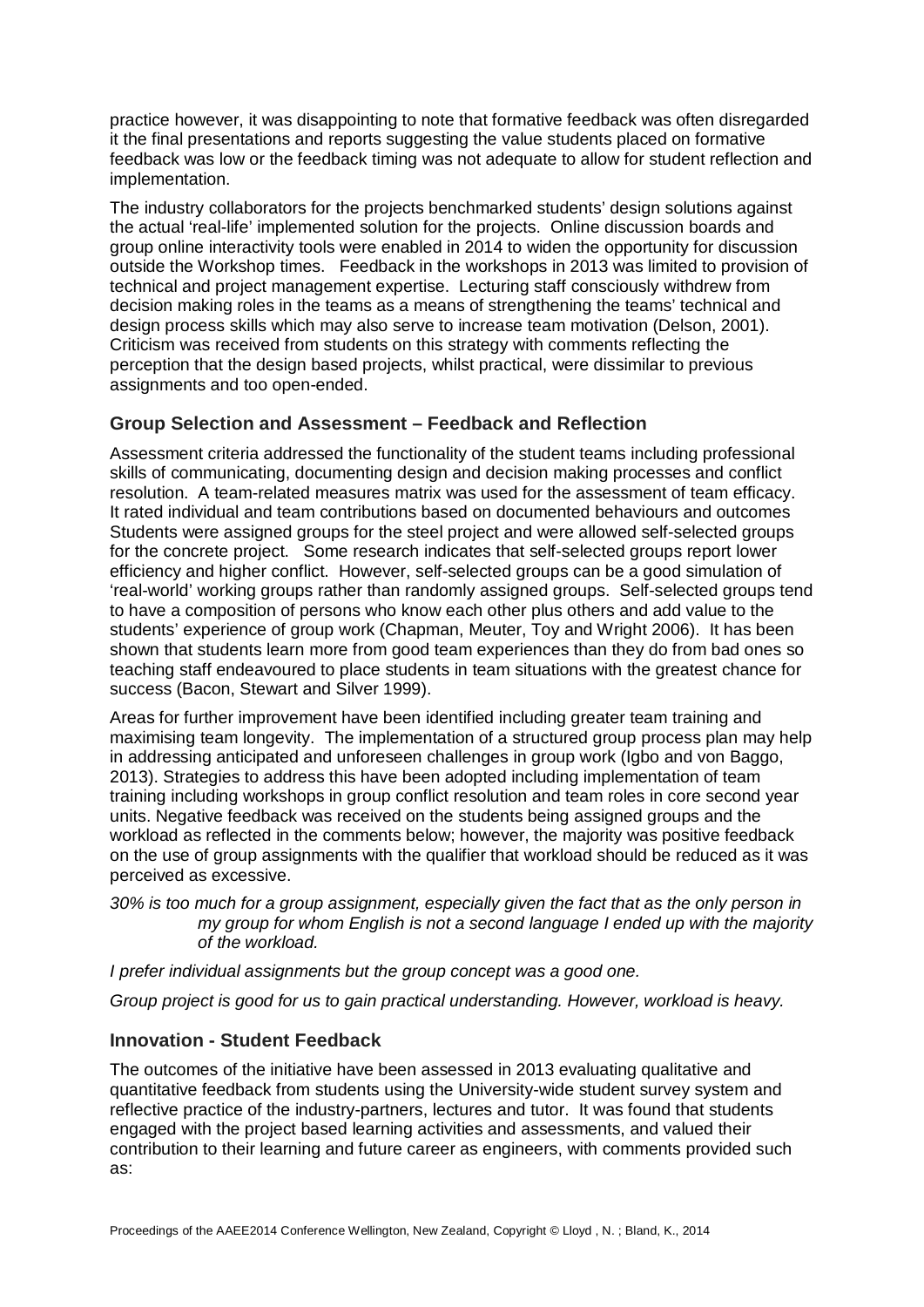*The workshops were particularly helpful. I liked the idea behind the assignments being industry based.* 

- *The workshops are very beneficial. I enjoyed the steel assignment.*
- *The assignment tasks were useful and helpful in learning what the real life design work would involve.*
- *The reports and presentations really help a lot to prepare students for their future career.*

*Design Project is very helpful for a better understanding in structural design.*

- *It resembles real world structures designing, which is a good application towards our future job prospects.*
- *The design project is useful to understand the actual concept of designing so that our design could be more practical.*
- *The assessments allowed a more practical experience and are preparing us for future units/thesis.*

However students resisted the change to project-based learning, reduced lecture hours and the shift to a more autonomous learning environment. Many comments reflected a desire for the traditional lecture delivery, traditional structured tutorial with exemplar solutions, and reduced workload. Statics tracking of access and feedback from students indicated that online mini-lectures were rarely accessed prior to the Workshops session which was contrary to staff expectations. The negative feedback received from students related to a belief that lecturers were not providing 'value for money' or sufficient 'teaching'. Additionally it was perceived the reward of students who had achieved was inequitable and disadvantageous to students who had not achieved.

- *It seemed as though the lecturers didn't really want to teach us anything and instead left us with these assignments to find our way through, which is a poor academic strategy.*
- *We have all paid the unit fees and in this instance feel that I been cheated.*
- *Too much mini lectures which means we just need to learn by ourselves instead of going to class*
- *Get rid of the workshop concept. It's a waste of time as it requires all students to grasp the concept of the items taught in class prior to the workshop which is not always the case.*
- *we were expected to know theory off of 1 lecture, which is ridiculous when we are paying 1000\$ to get taught something, why do i need to attempt to understand everything off of 1 very poorly delivered lecture a week, which covered hardly anything. Bulk of my learning was me doing it all myself, may as well have not had any lecturers.*

Overall satisfaction rating for the unit dropped to below acceptable levels and has needed to be addressed. This has occurred in 2014 with a shift in emphasis on the projects as the learning activity for the Workshops. In 2014, workshops were more structured to provide a practice environment in which students mastered the content. The industry projects were primarily completed in students' own time, and online support was provided along with face to face time in workshops. Additionally, no assessment was conducted in workshop time, thus reducing the impact on student access to industry partners and lectures for assistance. Extra mentors for the Workshops were provided who had extended design experience and current engineering roles in industry, in addition to lecturing experience.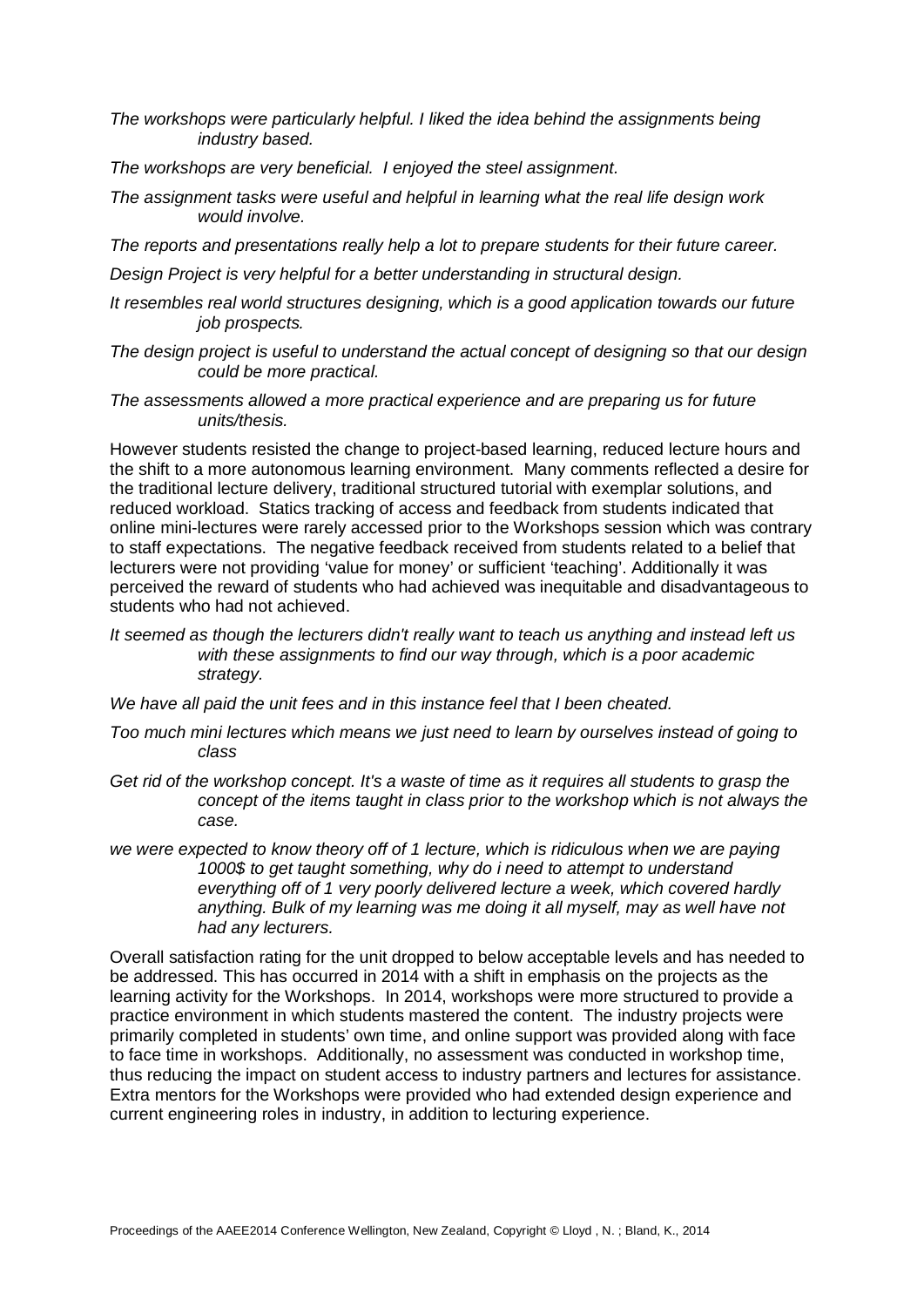# **Conclusion**

Review of unit activities has been undertaken and modifications were implemented in the 2014 with greater structuring of the Workshops and removal of all assessment from the Workshop time. Some lectures were reintroduced for parts of the unit which in 2013 were replaced entirely by online lectures. The structuring of Workshops enabled more opportunity for student mastery of design concepts and practice before immersion into project based work which was being assessed. Results from the second iteration will be available by the conference date. We anticipate improved student feedback as we have responded to some feedback and reflected upon our practice. An additional consideration to be taken when reviewing the feedback is the degree of familiarity with mixed mode delivery and project based learning. The 2013 third year cohort were unfamiliar with this teaching and learning delivery mechanism. The current 2014 cohort have had the benefit of a previous four units in both Structural Analysis and Structural Design in which mixed face to face and online lectures work in conjunction with extended Workshops and problem solving based activity to achieve learning outcomes. Their expectations may be better aligned with those of academic staff, Engineers Australia and the University.

### **References**

- Appleton, Michelle; Vaille Dawson, Ahmed El Mowafy, Monique Gagnon, Ian Howard, Natalie Lloyd, Nicoleta Maynard, Jonathon Paxman, Daniel Southam and Ali Saeedi (2014) Transforming Pedagogy from Passive to Active in Science and Engineering, TL Forum (2014). Transformative, innovative and engaging. Proceedings of the 23rd Annual Teaching Learning Forum, 30-31 January 2014. Perth: The University of Western Australia.
- Bacon, D. R., Stewart, K. A. & Silver, W. A. (1999). Lessons from the best and worst student team experiences: How a teacher can make a difference. Journal of Management Education, 23(5), 467- 488.
- Chapman, K. J., Meuter, M., Toy, D., & Wright, L. (2006). Can't we pick our own groups? The
- Influence of group selection method on group dynamics and outcomes. Journal of Management Education, 30(4), 557-569.
- Dahm, Karl and Allan Anderson (2013) A first year project-based learning programme the first iteration. Proceedings of the 24th Annual Conference of the Australasian Association for Engineering Education, 2013, AAEE2013, Gold Coast, Queensland, Australia.
- Dawson, V. and van Loosen, I (2012) Use of online video in a first year tertiary mathematics unit. In A. Herringotn, J. Schrape, K. Singh (Eds.) Engaging students with learning technologies (pp. 35-45). Perth, Australia: Curtin University.
- Delson, Nathan, J. (2001) Increasing Team Motivation in Engineering Design Courses International Journal of Engineering Education, 17(4 and 5):359-366
- Engineers Australia Stage 1 (n.d) (Graduate) Competencies for Professional Engineers [http://www.engineersaustralia.org.au/sites/default/files/shado/Education/Program%20Accreditation/](http://www.engineersaustralia.org.au/sites/default/files/shado/Education/Program%20Accreditation/110318%20Stage%201%20Professional%20Engineer.pdf) [110318%20Stage%201%20Professional%20Engineer.pdf](http://www.engineersaustralia.org.au/sites/default/files/shado/Education/Program%20Accreditation/110318%20Stage%201%20Professional%20Engineer.pdf)
- Kenneth E. Igboa, b and Karola von Baggob (2013) Engendering resilience in classroom group work projects. Proceedings of the 24th Annual Conference of the Australasian Association for Engineering Education, 2013, AAEE2013, Gold Coast, Queensland, Australia.
- Niess, M. L. and Walker, J. M. (2010) Guest Editorial: Digital videos as tools for learning mathematics. Contemporary Issues in Technology and Teacher Education, 10(1), 100-105.
- Taylor, J. A. and Mander, D (2002) Managing diversity in first year mathematics course: integration of effective numeracy teaching principles and management theory. The Sixth Pacific Rim – First Year in Higher Education Conference: Changing Agendas "Te Ao Hurihuri". The Technology. Christchurch, New Zealand, 8-10 July 2002.